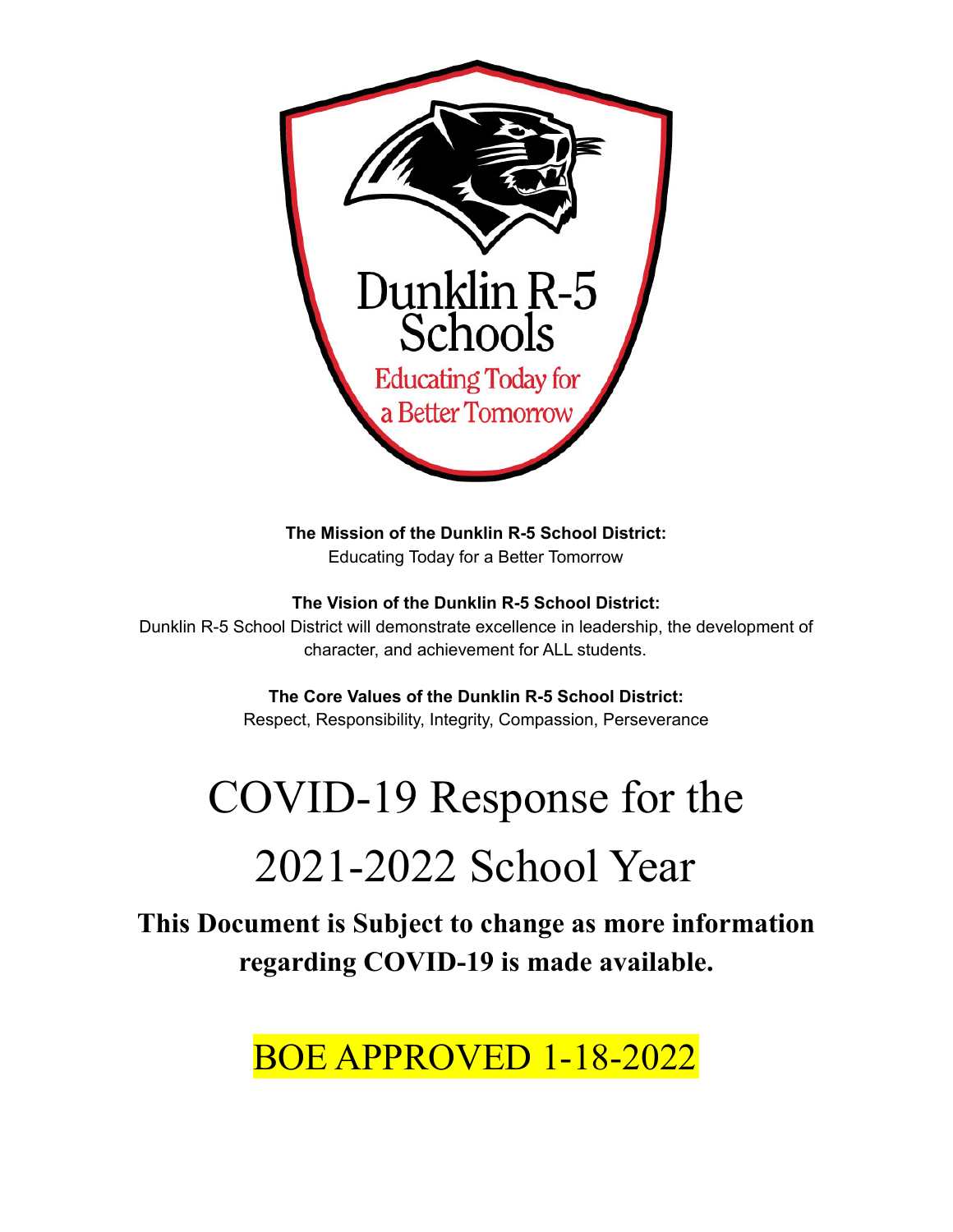### **Introduction**

As the COVID-19 pandemic continued through the summer of 2021, the Dunklin R-5 School District worked to create this "COVID-19 Response Plan" for the 2021-2022 school year that will allow as many students to physically and safely return to in-person learning. The District utilized the Back at it Blackcat Committee made up of over 45 faculty and staff members to work through the many processes and procedures for the 2021-2022 school year.

The plan and procedures listed below will be periodically reviewed and revised when necessary. Updates will be provided to the community via letters, social media, and public Board of Education meetings throughout the school year.

Our children benefit from in-person learning, and safely returning to in-person instruction in fall of 2021 is a priority for Dunklin R-5 District Administration. Our schools are designed to educate students through social, face-to-face interactions, in relatively close spaces and in large groups. The benefits of this approach to education are well accepted. With an increased number of the population being vaccinated as well as new guidance from the CDC we are able to make changes to our reopening plans from the previous year. We also know our community prioritizes student and staff safety and expects a thoughtful COVID response plan. We will continue to monitor new information on the COVID-19 pandemic and make changes as needed based on cases in our schools, community, and new research as it becomes available.

Our primary goal is to keep kids in the classroom as much as possible while maintaining a safe environment for all students and staff.

**A layered strategy that uses multiple prevention and mitigation practices together is the most successful way to minimize viral transmission. Key components of this layered strategy includes:**

Vaccination of eligible individuals. Social Distance of 3 feet. Disinfecting High Touch Areas Frequent Hand Washing. Routine Cleaning. Facial Coverings as needed

The Dunklin R-5 School District will be accessible to all students both online and in-person. Research over the course of this past year has clearly shown us the overwhelming benefits to in-person instruction. Therefore, there will be a process for any student who chooses to apply to attend courses virtually.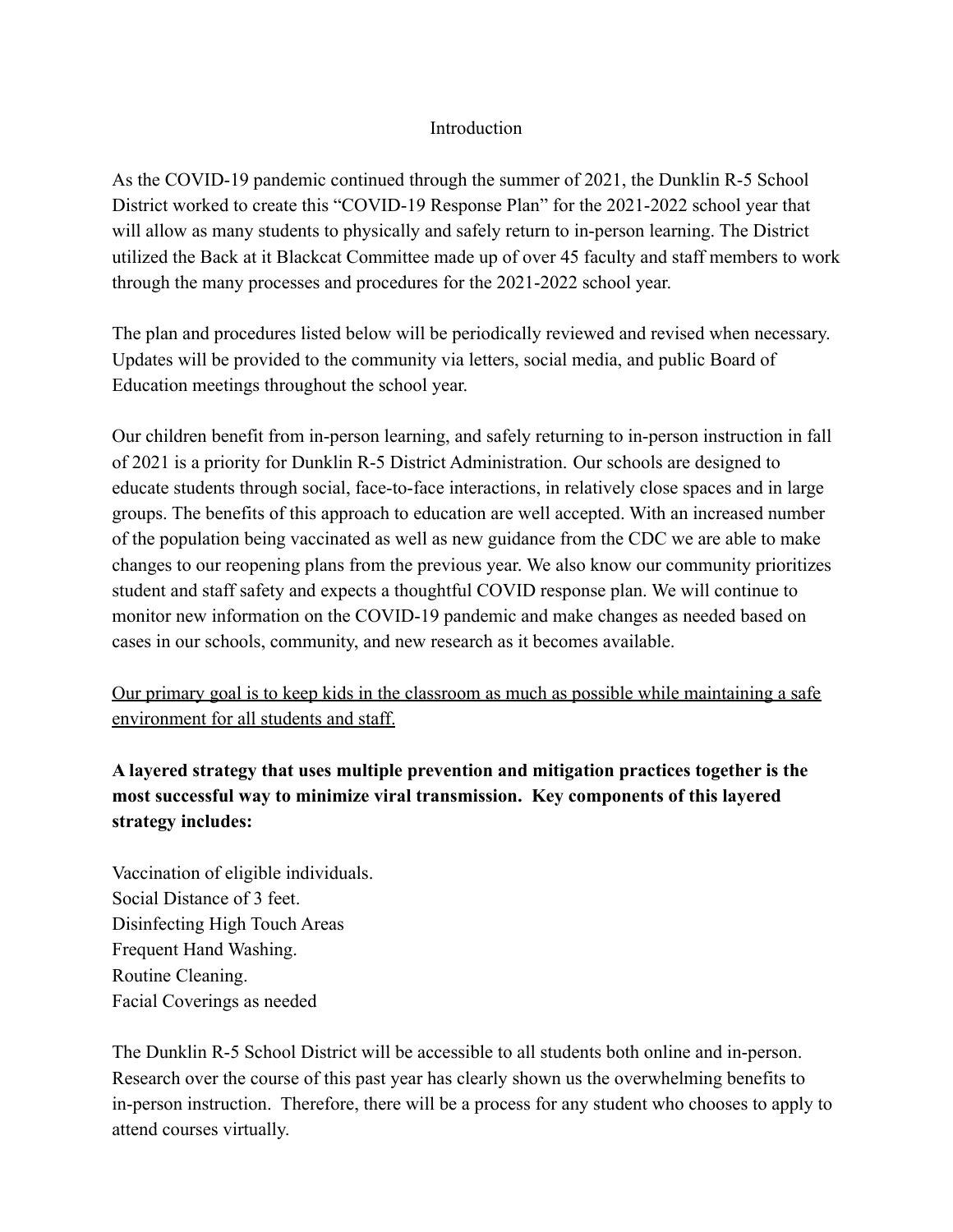### **Virtual Blackcats**

The application process for Virtual Blackcats, our online education option, will begin at the building where your child/children are enrolled in school. Enrollment procedures can be found on each school's website. Students who are not showing success in the Virtual Blackcats program, will be required to return to in person enrollment.



# **General Guidelines**

The Dunklin R-5 School District is offering the following guidance based on local leadership decisions, which have been derived from guidelines established by the Center for Disease Control and Prevention (CDC). This is a "working document" and is subject to change, as new information is obtained and regulations evolve at local and regional levels.

#### **Social Distancing**

Social distancing of a minimum three (3)-feet is the best preventative measure. If an individual receives a positive test for COVID-19, at that time they will be asked to quarantine.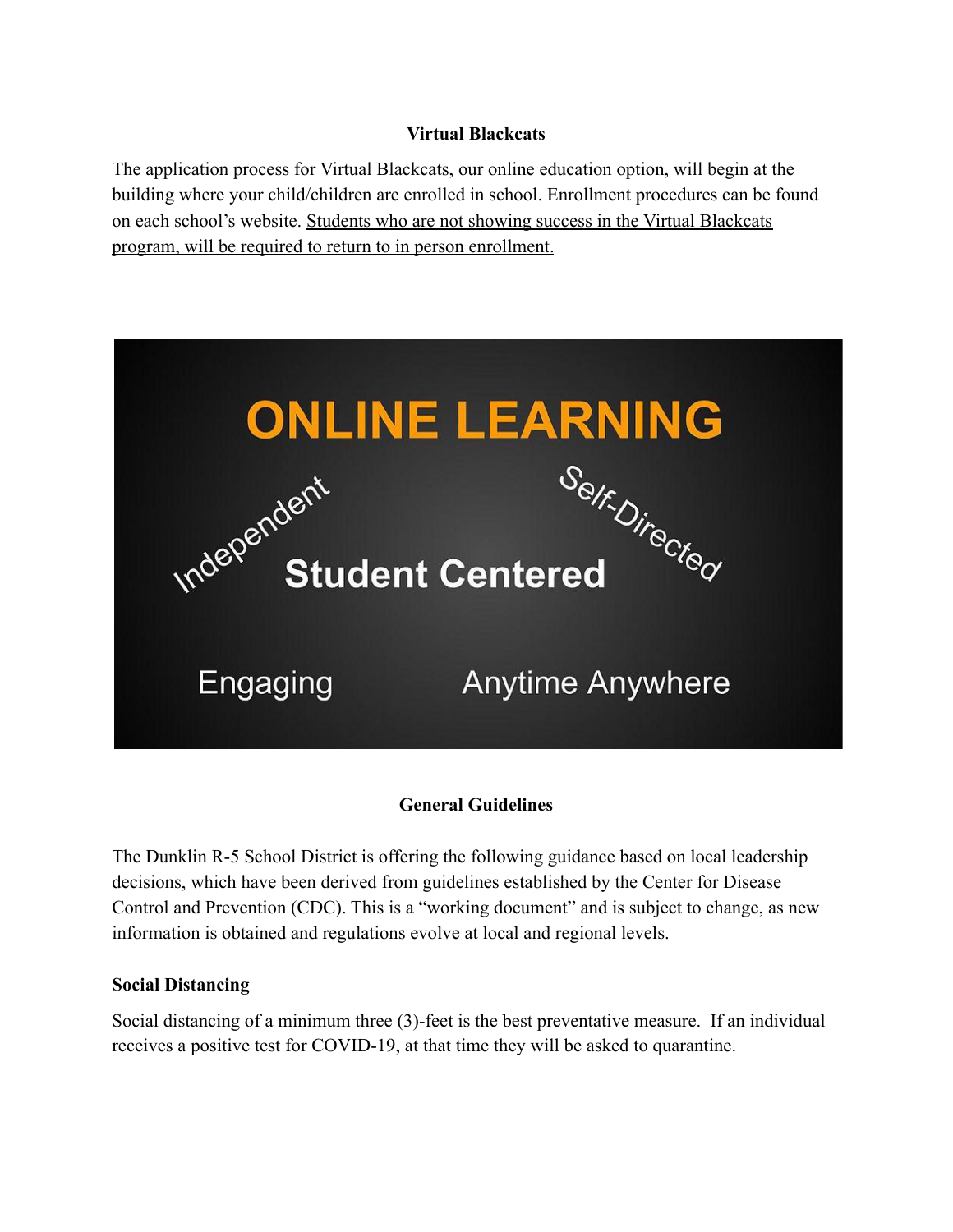It is important to note that while the District will make every effort to provide a safe and healthy environment for our students and staff, **there are inherent risks** with participation in group activities during this time. Therefore, the District cannot guarantee that your child will not be exposed to the virus or those who may have been affected; but the District will continue to prioritize the safety of your child. We have come a long way since our first case in March of 2020. Our community is stronger, and safer because of what we have learned.

#### **General Parameters:**

#### **The District will:**

- $\angle$  Limit nonessential visitors into the school.
- $\blacktriangleright$  Have procedures in place for staff or students when they become or are sick.
- $\triangleright$  Establish social distancing protocols of three (3) feet for various activities during the school day to the best extent possible—classroom, cafeteria, gymnasium, playground, etc
- $\triangleright$  Continue to practice mitigation strategies that research has shown to be effective.

#### **Staff The District will**:

Ask staff not to report to work should they have any symptoms of COVID-19.

To maximize protection from the COVID 19 virus and prevent possibly spreading it to others.

People who are fully vaccinated do NOT need to quarantine after contact with someone who had COVID-19 unless they have symptoms.

#### **Screening-Students**

**The District will:** Implement a health screening for all students reporting to school.

- $\triangleright$  The District will provide a protocol for parents to screen their children before sending them to school. This will include screening questions.
	- o [Link to questions](https://drive.google.com/file/d/1I6ut5diOBXYfrXAtY9AyqTVic_qH06Zs/view?usp=sharing)

#### **When Someone Is Sick**

Encourage staff and students to stay home when they are feeling ill. This message will continually be communicated to staff, parents, and students.

#### CDC [COVID Isolation](https://www.cdc.gov/coronavirus/2019-ncov/if-you-are-sick/quarantine.html)

Students who are fully vaccinated do NOT need to be isolated after contact with someone who has COVID-19 unless they have symptoms.

Non-Vaccinated Students will need to isolate for 5 days and may return on day 7 with a lab confirmed negative test **OR** 48 hrs symptom free. These students must wear a mask through day 10.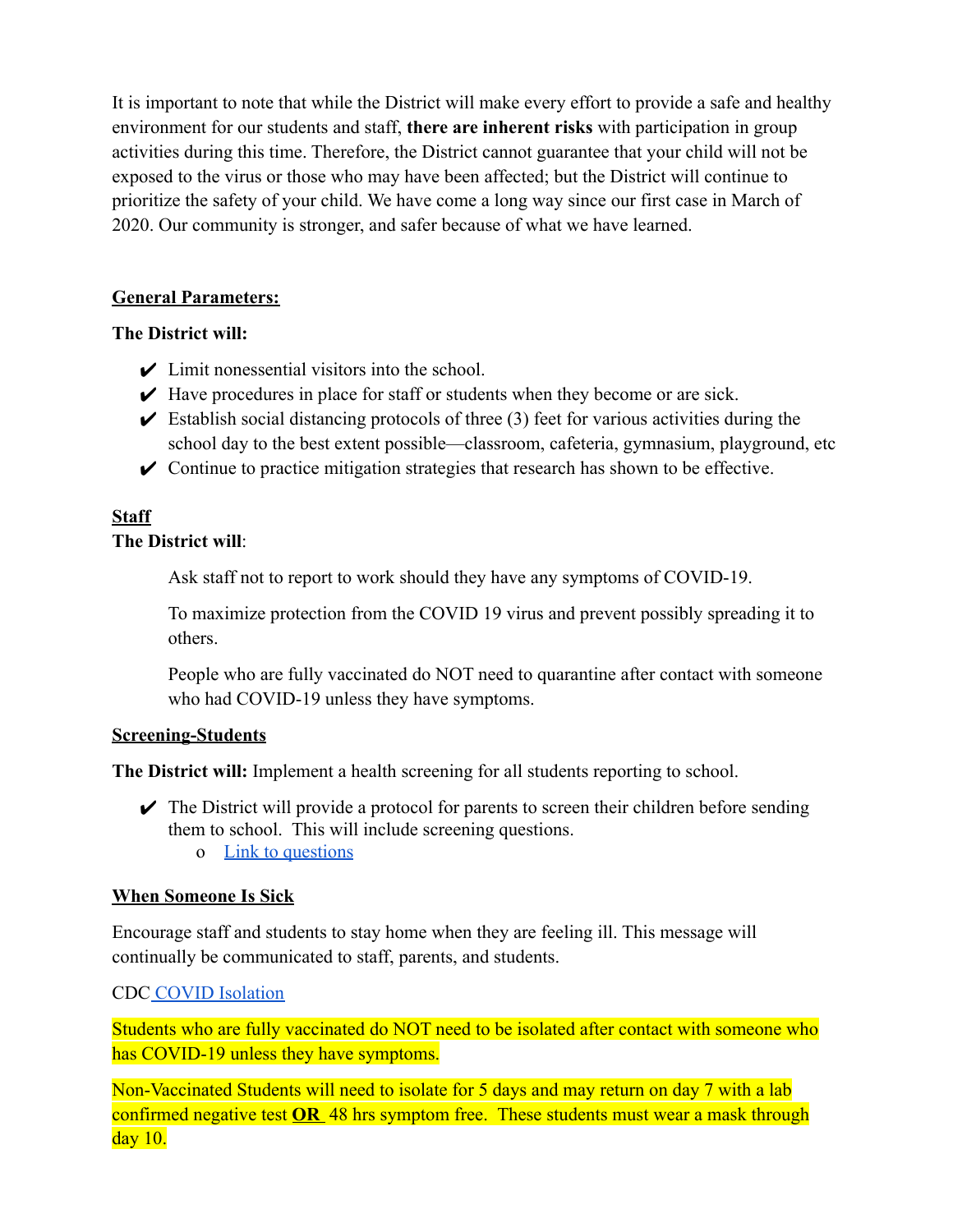**The District will**: (when someone is identified with symptoms):

- $\triangleright$  Remove the individual immediately if NOT vaccinated.
	- o If it's a staff member, that individual will be sent home immediately.
	- $\circ$  If it is a student, they will be removed from the classroom until arrangements can be made for them to be picked up by a parent or guardian.
- $\triangleright$  The person should be advised to contact a healthcare provider if they exhibit symptoms or answer YES to any screening question/s.
- $\triangleright$  The healthcare provider will be able to determine whether the symptoms are a result of COVID-19 infection or if there are other health issues.
- $\triangleright$  Contact one's local health agency.
	- o They will assist when it is acceptable for the person to return to work or school.

### **Transportation**

#### **The District will:**

- $\triangleright$  Follow the federal mandate requiring masks being worn on buses at all times.
- $\triangleright$  Parents are encouraged to transport students to and from school, if possible.
- $\triangleright$  Assign seats to reduce transmission and assist with contact tracing if necessary.

#### **Food Service**

[Food Service Procedures](https://docs.google.com/document/d/1dBp9m_z9P_vElC6TxBgArO8CPYAssLPhGbNcBtBUOjQ/edit?usp=sharing)

# **Facial Coverings**

#### **[How to use a mask to protect yourself from COVID-19](https://drive.google.com/file/d/1cypB9B0awITmidkEDPBmJL-Q_R6C5422/view?usp=sharing)**

#### **The District will:**

- ✔ *Require masks starting January 24, 2022.*
- ✔ *Follow the federal mandate requiring masks being worn on buses at all times.*
- $\triangleright$  Limit outside visitors. Vendors and Repairmen will be required to wear masks if they are in the building while students are in attendance.
- $\triangleright$  Encourage students who are in a high-risk group (previous health concerns, immune deficiency, etc.) to wear a face mask at all times.
- $\blacktriangleright$  Remove any student from the classroom who exhibits symptoms of COVID 19.

The Superintendent, in consultation with the Board of Education, will make modifications to the District's 2021-2022 COVID Response Plan, which promotes the safety of all employees and students. Changes to the plan will be considered based on the totality of the metrics monitored by the District. Those metrics include positive student cases, student transmission rate within our schools, community transmissions, and CDC guidance.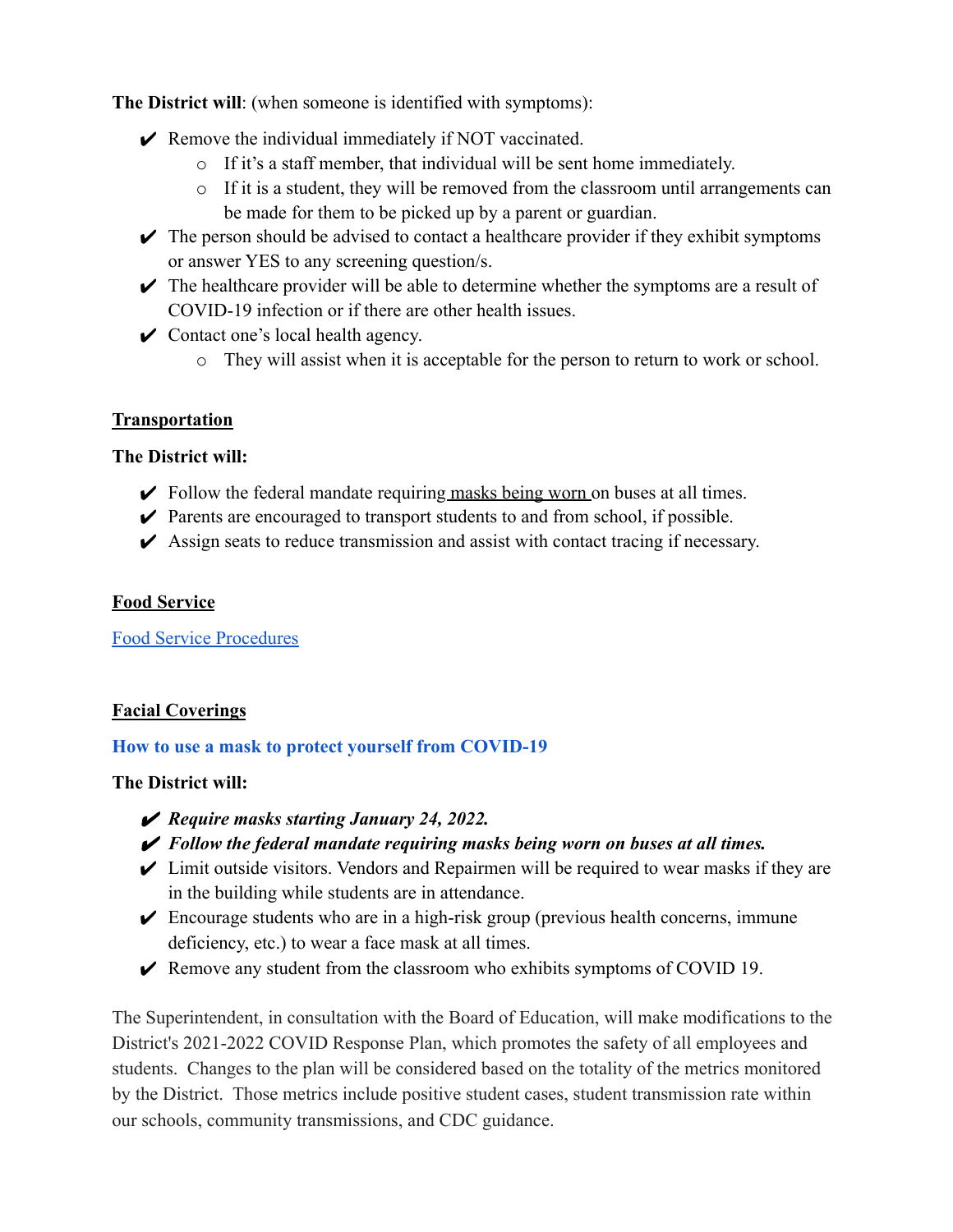COVID-19 Vaccines have been available for several weeks for those in the age range of 5-11 years old. The COVID 19 vaccines are effective at protecting you from getting sick. Based on [what we know](https://www.cdc.gov/coronavirus/2019-ncov/vaccines/keythingstoknow.html) about COVID-19 vaccines, people who have been fully vaccinated can do things that they had stopped doing because of the pandemic.

In general, people are considered fully vaccinated:

- 2 weeks after their second dose in a 2-dose series, such as the Pfizer or Moderna vaccines, or
- 2 weeks after a single-dose vaccine, such as Johnson & Johnson's Janssen vaccine

*Effective January 24, 2022 the Dunklin R-5 will require masks.* In addition the Dunklin R-5 School District will be following our Board Policy EBB in regards to communicable diseases.

#### **Hand Washing- Staff and Students**

**[Elementary Lesson for Handwashing](https://drive.google.com/file/d/13874SnbhbO8yBvBV0LbvbMmb_s8RVPVF/view?usp=sharing)**

**[Middle/High School Lesson for Handwashing](https://drive.google.com/file/d/1AcA-7y2-QOBAw4jWj3wb-7yhAHd5o1YV/view?usp=sharing)**

#### **Water Fountains-Staff and Students**

#### **The District will**:

- $\triangleright$  Avoid groups congregating around water fountains waiting for access.
- $\checkmark$  Students will be encouraged to bring a water bottle from home.

#### **Student Restrooms/Usage**

#### **The District will:**

- $\angle$  Limit the number of students in the restroom.
- $\blacktriangleright$  Administer at least one deep cleaning a day and clean/wipe down high touch surfaces throughout the day.
- $\triangleright$  Implement scheduled restroom breaks so each grade/class can go at a specific time and avoid mixing students from different classes.
- $\blacktriangleright$  Mark spaces outside restrooms to provide visual cues to ensure social distancing while waiting.